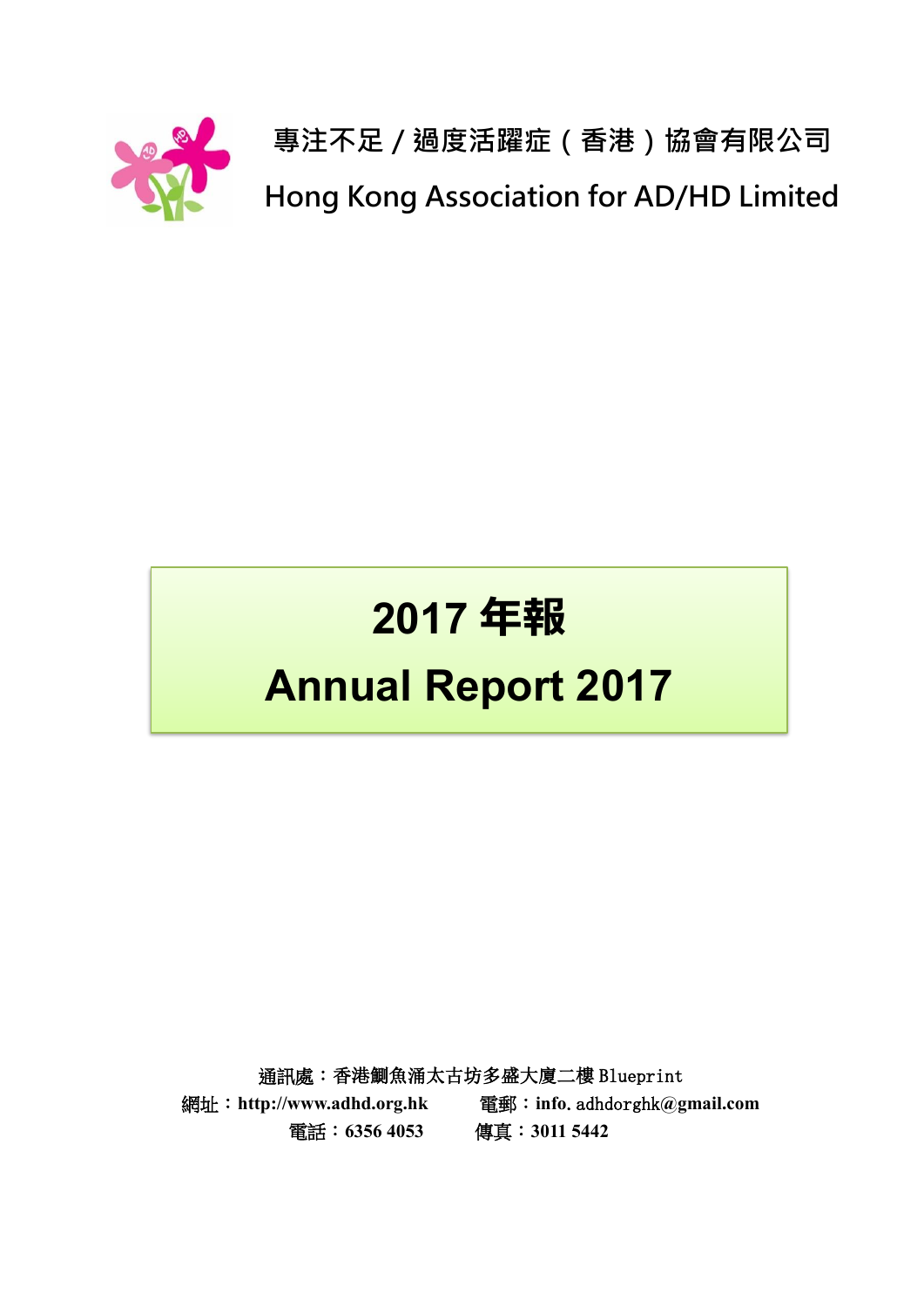#### 背景

一群有「專注力不足/過度活躍症」兒童的家長,為了喚起社會大眾對這些學童的認識和關注,及推動有關專業人士對「專注力 不足/過度活躍症」作進一步的研究與探討,於 2006 年成立協會,並於 2013 年把協會成功註冊為非牟利慈善團體。

#### 宗旨及目標

本會乃非牟利慈善團體。

本會將發揮互助精神,與家長分享教導「專注力不足/過度活躍症」學童及青少年的經驗和心得。

本會致力為「專注力不足/過度活躍症」學童和青少年及其家庭提供適切的支援及輔導。

本會透過社區教育,令更多社會人士認識和接納「專注力不足/過度活躍症」。

本會全力為「專注力不足/過度活躍症」人士爭取所需及有效的教育、福利及醫療資源,並推動有關之專業研究。

#### **Background**

It is established by a group of local parents in 2006 to promote understanding and mutual support for children and adolescents with AD/HD and advocate for necessary services for these children and their families, so as to help them to overcome the disability and relieve their stress. It also aims to raise the public awareness and concerns towards AD/HD, promote more effective support to the AD/HD children and their families, both in schools and in the community, and foster study and research on AD/HD by related professionals in the society. It was later registered as a non-profit making charitable organization in 2013.

#### **Mission and Objectives**

We are a non-profit making charitable organization.

We promote understanding and mutual support for families with AD/HD children and adolescents so as to help them to overcome the disability and relieve their stress.

We assist the affected parents to acquire an informed knowledge about AD/HD and provide them with training and support in bringing up their children.

We are dedicated to provide support and guidance to the children and teenagers with AD/HD and their families.

We make efforts to raise the public awareness and concerns towards AD/HD and dispel misconceptions.

We strive to promote and support activities that meet with the developmental needs, effective education, social welfare and medical resources for people with AD/HD, and foster study and research on AD/HD by related professionals in the society.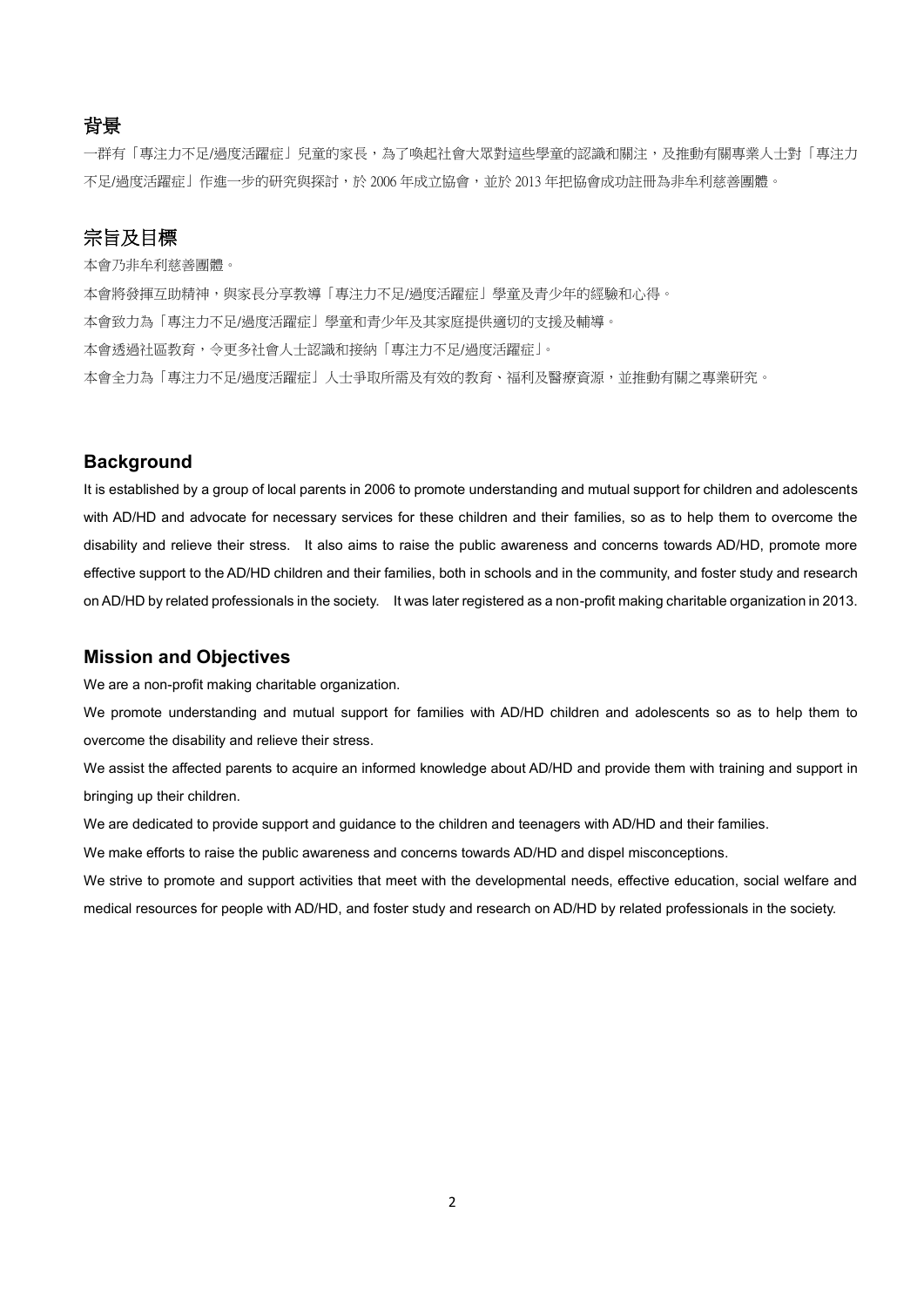| 董事會成員名單 |       | <b>Board of Directors</b> |                          |
|---------|-------|---------------------------|--------------------------|
| 主席:     | 伍敏姿女士 | Chairperson:              | Ms Ng Mun Chi Marcia     |
| 委員:     | 梁鳳寶女士 | Members:                  | Ms Leung Fung Po Burnice |
|         | 羅廣信先生 |                           | Mr Law Kwong Shun        |
|         | 盧德強先生 |                           | Mr Lo Tak Keung          |
|         | 陳淑敏女十 |                           | Ms Chan Shuk Mun Winnie  |

| 執行委員會成員名單 |       | <b>Executive Committee Members</b> |                          |  |
|-----------|-------|------------------------------------|--------------------------|--|
| 主席:       | 伍敏姿女士 | Chairperson:                       | Ms Ng Mun Chi Marcia     |  |
| 副主席:      | 梁鳳寶女士 | Vice Chairperson:                  | Ms Leung Fung Po Burnice |  |
|           | 陳淑敏女士 |                                    | Ms Chan Shuk Mun Winnie  |  |
| 秘書:       | 王韻恩女士 | Secretary:                         | Ms Wong Wan Yan Angela   |  |
| 司庫:       | 盧婉君女士 | Treasurer:                         | Ms Lo Yuen Kwan          |  |
| 委員:       | 羅廣信先生 | Members:                           | Mr Law Kwong Shun        |  |
|           | 盧德強先生 |                                    | Mr Lo Tak Keung          |  |
|           | 郭頴思女士 |                                    | Ms Kwok Wing Sze         |  |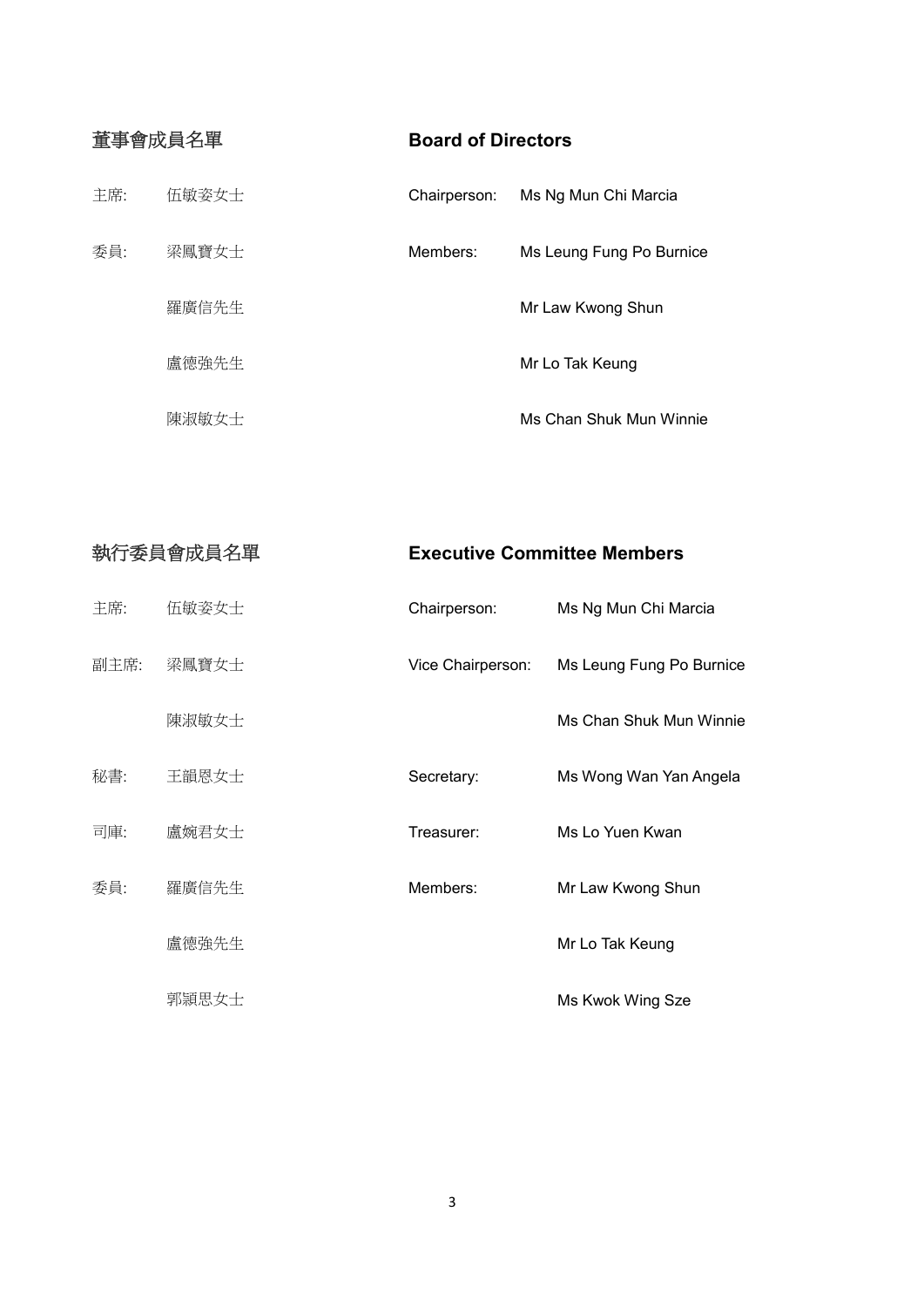## 架構圖 **Organizational Chart**

#### 董事會

#### Board of Directors

伍敏姿女士(主席)、梁鳳寶女士、羅廣信先生、盧德強先生、

陳淑敏女士

Ms Ng Mun Chi Marcia (Chairperson), Ms Leung Fung Po Burnice, Mr Law Kwong Shun,

Mr Lo Tak Keung , Ms Chan Shuk Mun Winnie

#### 執行委員會

#### Executive Committee Members

伍敏姿女士(主席)、梁鳳寶女士(副主席)、陳淑敏女士(副主席)、王韻恩女士(秘書)、

盧婉君女士(司庫)、羅廣信先生、盧德強先生、郭頴思女士

Ms Ng Mun Chi Marcia (Chairperson), Ms Leung Fung Po Burnice (Vice Chairperson),

Ms Chan Shuk Mun Winnie (Vice Chairperson), Ms Wong Wan Yan Angela (Secretary),

Ms Lo Yuen Kwan (Treasurer), Mr Law Kwong Shun, Mr Lo Tak Keung, Ms Kwok Wing Sze

行政主任 Executive Officer (Jan-Jun) 周穆標先生

Mr Chow Patrick Mabberley

行政主任

Executive Officer (Sep-Dec)

柯美鳳女士

Ms Or Mei Fung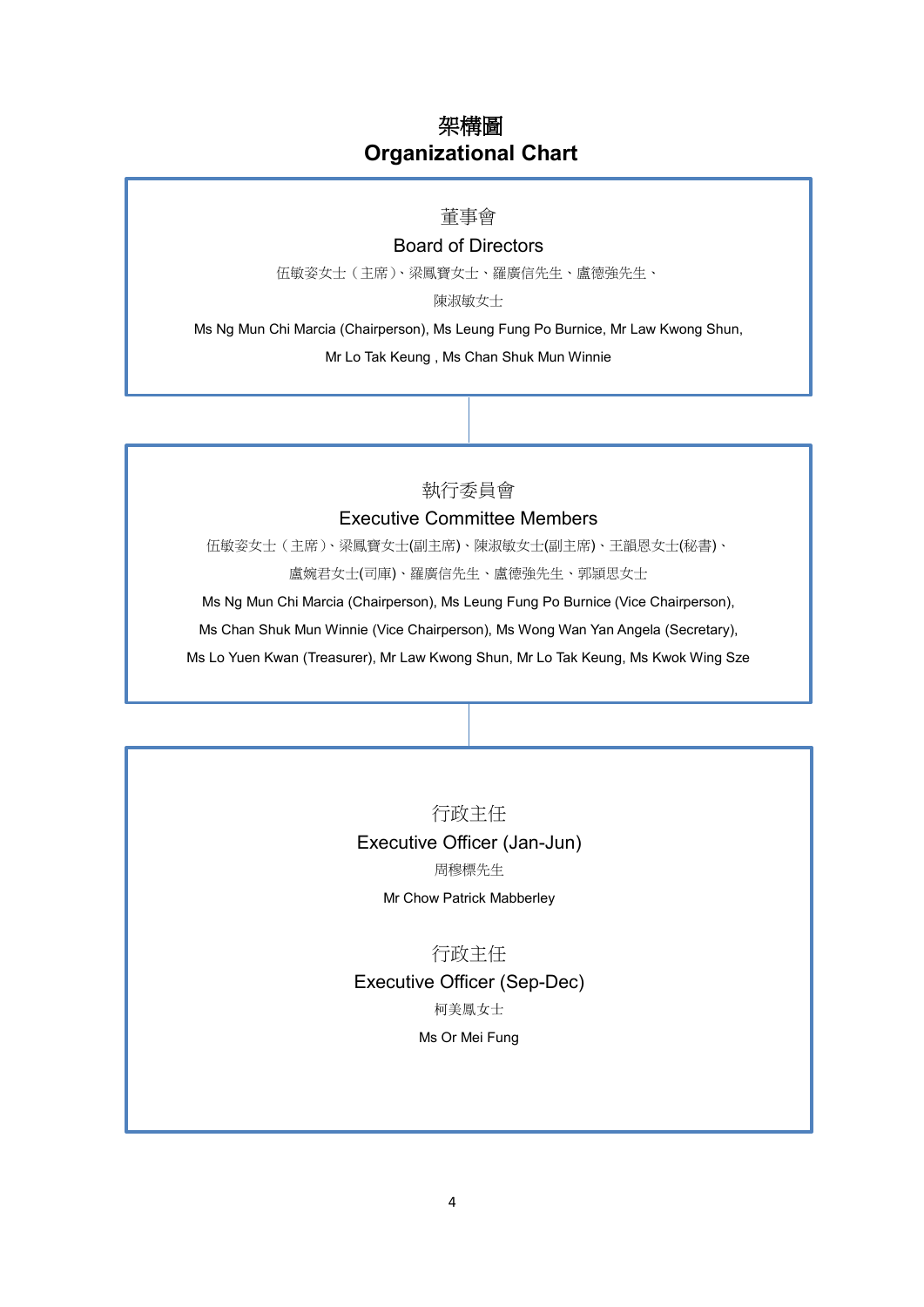**Hong Kong Association for AD/HD**

## **2017** 年度主要協會服務及活動紀錄

#### **Record of Major Association Services & Activities for the Year 2017**

| 日期               | 活動名稱                    | 参加/受惠人數       |
|------------------|-------------------------|---------------|
| 07/01/2017       | 香港迪士尼親子樂                | 180 $\lambda$ |
| 25/3/2017        | 「同行有您」家長月會: 「不願溝通的孩子@   | $8\lambda$    |
|                  | 佢唔肯講定係你唔識問?」            |               |
| 1/4/2017         | HKCS 生涯規劃講座             | $30 \lambda$  |
| 29/4/2017        | 「同行有您 」家長月會:「如何有效化解與    | $8\lambda$    |
|                  | AD/HD 子女的衝突             |               |
| 20/05/2017       | 家長講座:透過調整生活增強 AD/HD 子女的 | 80人           |
|                  | 腦力                      |               |
| $09/06/-$        | 家長支援工作坊                 | 8個家庭          |
| 07/07/2017       |                         |               |
| 14/07-10/11/2017 | 「開心小跳豆」親子平衡小組(初小組)      | 9個家庭          |
| 17/07-14/08/2017 | 桌遊 x 執行功能訓練 (高小組)       | $8\lambda$    |
| 18/07-27/07/2017 | 暑期氣槍射擊訓練基礎班/進階班         | 14 $\lambda$  |
| 19/07-16/08/2017 | 遊戲啓發新天地                 | 11 $\lambda$  |
| 20/07-17/08/2017 | 情出沒注意 (初小組)             | $9\lambda$    |
| 22/07-19/08/2017 | 扭出專注力(初小組)              | 11 $\lambda$  |
| 15/08/2017       | 氣槍射擊領袖訓練營 War Game      | 42 人          |
| 26/08/2017       | 同 AD/HD 年青人傾下偈分享會       | $100 \lambda$ |
| 22/10/2017       | 醫社教攜手共助「專注不足/過度活躍症」兒    | 250人          |
|                  | 童發展研討會                  |               |
| 4/11/2017-       | 遊戲啓發新天地                 | $5\lambda$    |
| 9/12/2017        |                         |               |
| 18/11/2017       | 協會十週年呈獻 AD/HD 研討會 2017  | 700人          |
| 9/12/2017        | 「專注不足/過度活躍症」中學生升中適應家    | 30人           |
|                  | 長講座                     |               |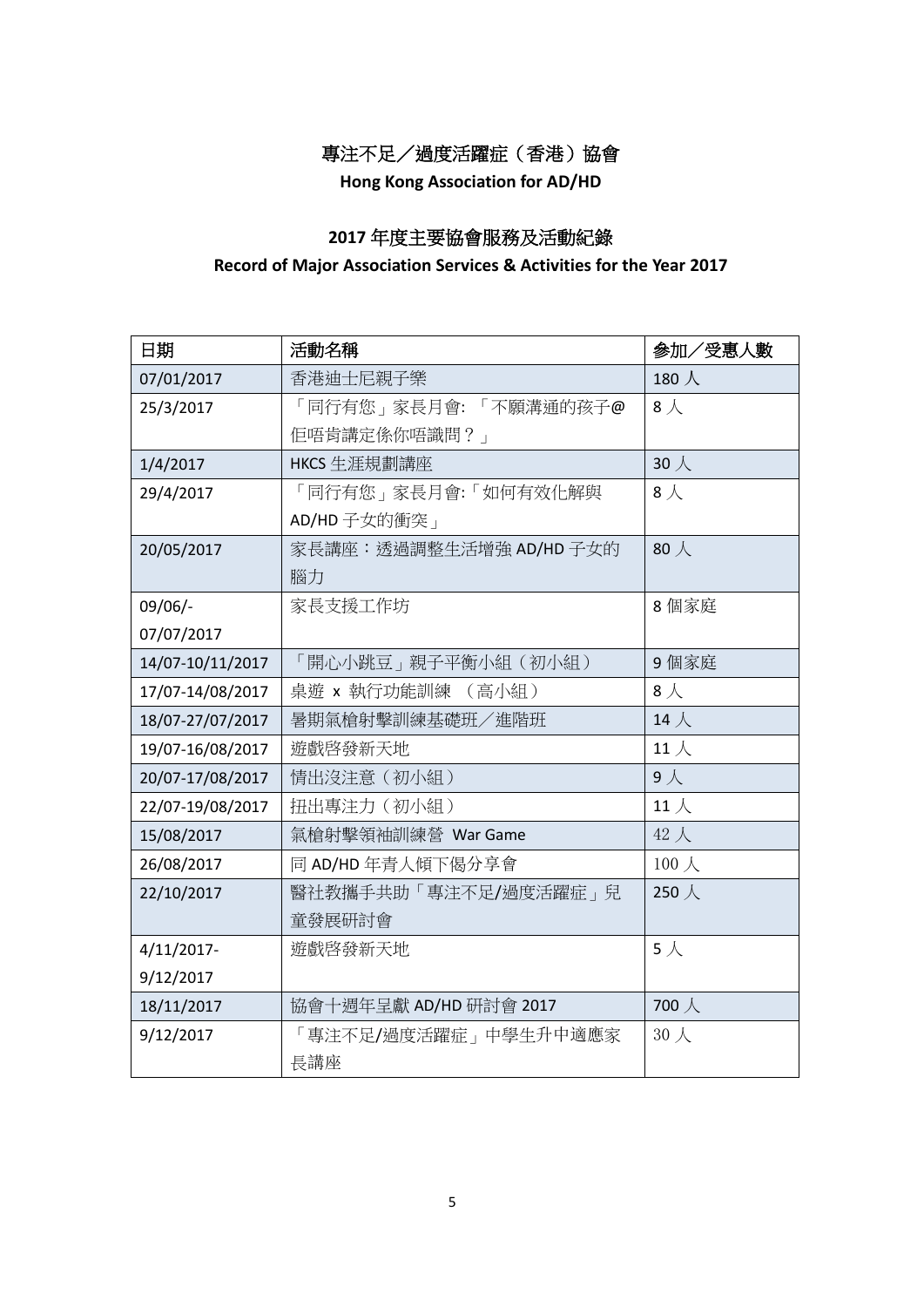**Hong Kong Association for AD/HD**

## **2017** 年度主要公眾敎育活動紀錄

#### **Record of Major Public Education Activities for the Year 2017**

| 日期         | 活動名稱                          | 協會出席分享代表      | 受惠人數          |
|------------|-------------------------------|---------------|---------------|
| 11/01/2017 | HKU SPACE SEN Course on AD/HD | 盧德強及兒子、陳小     | 45 人          |
|            |                               | 姐             |               |
| 12/01/2017 | 「東區醫院兒科護士學會」分享                | 盧德強           | $50 \lambda$  |
| 12/01/2017 | Janssen 藥廠員工分享會               | 盧德強及其兒子       | 60 $\lambda$  |
| 13/01/2017 | 童軍總會綜合服務中心「教師課程               | 盧德強           | 55 人          |
|            | 分享」                           |               |               |
| 17/01/2017 | HKU SPACE SEN Course on AD/HD | 伍敏姿、蕭梁鳳寳      | 45 人          |
| 10/2/2017  | 循道衛理小學教師分享                    | <b>WINGS</b>  | $30 \lambda$  |
| 01/03/2017 | 理大「中學教師 SEN 培訓課程」             | 伍敏姿、盧德強       | 15 $\lambda$  |
| 29/3/2107  | 理大「小學教師 SEN 培訓課程」             | 伍敏姿、Hazel     | $30 \lambda$  |
| 17/5/2017  | 教大將軍澳分校教師分享                   | 盧德強及兒子        | 40 人          |
| 24/05/2017 | HKU SPACE SEN Course on AD/HD | 盧德強及兒子, Keanu | 40 $\lambda$  |
| 31/05/2017 | HKU SPACE SEN Course on AD/HD | 盧德強、蕭梁鳳寳      | 40人           |
| 22/06/2017 | 理大「中學教師 SEN 培訓課程」             | 盧德強、伍敏姿       | 45 $\lambda$  |
| 23/06/2017 | CAC information day (沙田)      | 盧德強           | $70 \lambda$  |
| 30/06/2017 | 屯門社署同工分享會                     | 蕭梁鳳寳          | 100 $\lambda$ |
| 16/10/2017 | 教育大學教師分享                      | 盧德強及兒子        | 40人           |
| 1/11/2017  | 社聯會議 2017 暨七十周年紀念             | 伍敏姿、盧德強       | 100 $\lambda$ |
|            | 「社福·網絡:新機構會員交流                |               |               |
|            | 會」分享                          |               |               |
| 02/11/2017 | 教育大學教師分享                      | 盧德強及兒子        | 40 $\lambda$  |
| 06/11/2017 | 教育大學教師分享                      | 盧德強及兒子        | 40 $\lambda$  |
| 24/11/2017 | CAC information day $($ 中九)   | 盧德強           | $70\lambda$   |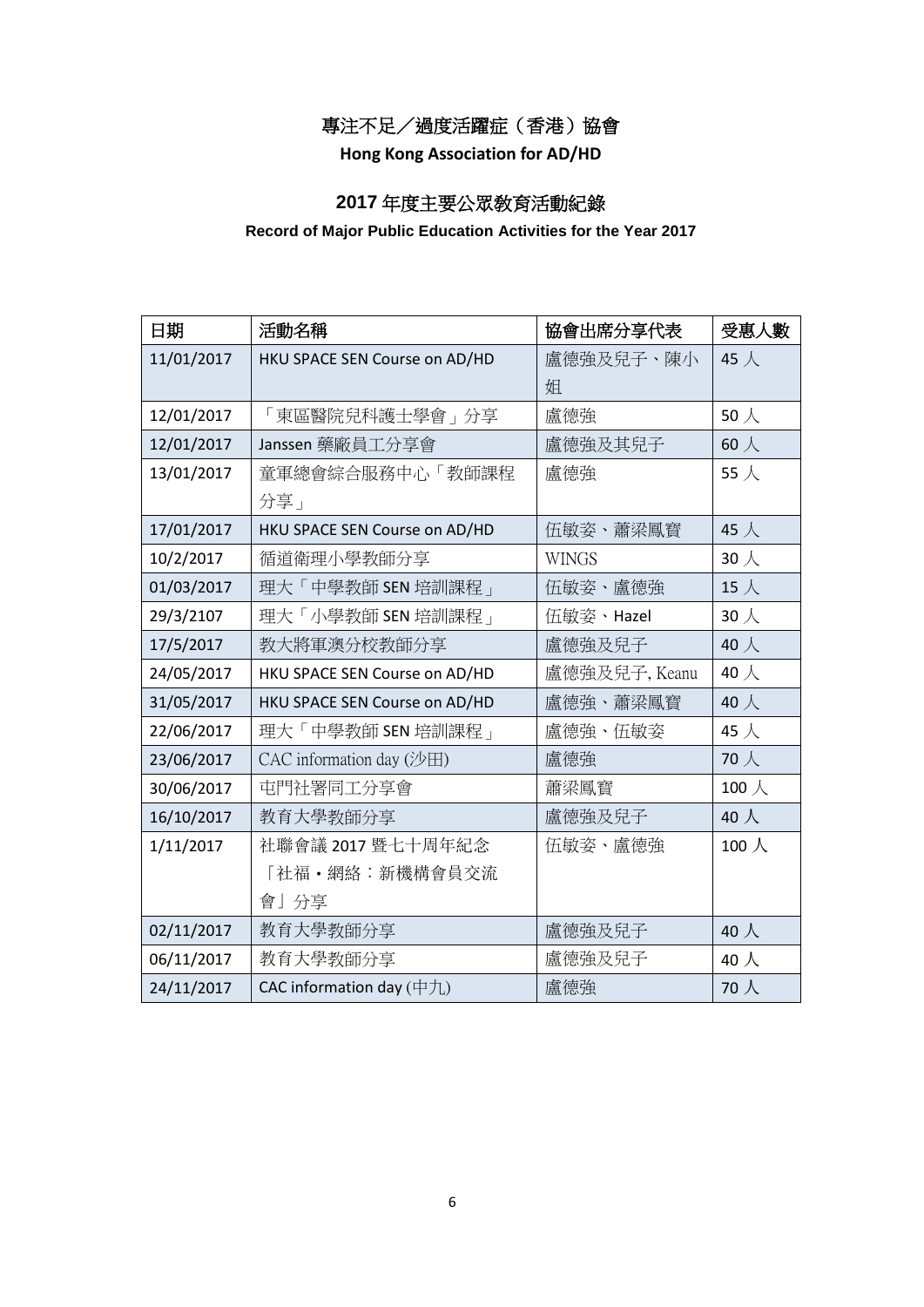**Hong Kong Association for AD/HD**

## **2017** 年度主要度倡議活動紀錄

#### **Record of Major Advocacy Activities for the Year 2017**

| 日期         | 活動名稱                 | 協會出席代表 | 目的                        |
|------------|----------------------|--------|---------------------------|
| 13/01/2017 | 社聯「支援 SEN 兒童及青       | 伍敏姿、郭穎 | 與社福界交流 AD/HD 學童           |
|            | 少年集思會」               | 思、周穆標及 | 及家長需要                     |
|            |                      | Hora   |                           |
| 18/03/2017 | 「兒童健康論壇」 - 檢討        | 伍敏姿、盧德 | 對議題作出回應及提出意               |
|            | 新高中課程                | 強      | 見                         |
| 26/04/2017 | 「2017 精神健康檢討報告       | 伍敏姿    | 回應報告書及陳述協會立場              |
|            | 書 所聞發佈會              |        |                           |
| 22/05/2017 | 「精神健康檢討報告書」          | 伍敏姿、盧德 | 回應報告書及作出建議                |
|            | 立法會公聽會               | 強      |                           |
|            |                      |        |                           |
| 26/05/2017 | 教育局「主流學校推行融          | 伍敏姿    | 討論 AD/HD 執行功能支援及          |
|            | 合教育工作小組會議」           |        | 建議加強教師對 AD/HD 的認          |
|            |                      |        | 識                         |
| 12/07/2017 | 「推動特殊教育政策及立          | 伍敏姿    | 商討政府增加 50 億教育經常           |
|            | 法」聯盟會議               |        | 開支的建議書內容                  |
| 22/08/2017 | 教大 SEN Complex Focus | 伍敏姿    | 表達 AD/HD 兒童及其家長的          |
|            | <b>Group Meeting</b> |        | 需要及提出建議。                  |
| 16/10/2017 | 教育局 SENCO 會議         | 伍敏姿、王韻 | 與英國 SENCO 專家交流及提          |
|            |                      | 恩      | 出建議                       |
| 24/10/2017 | 「教大沙龍」會議             | 伍敏姿    | 討論特教未來路向,<br>並向教育局局長表達意見。 |
| 24/11/2017 | 教育局「主流學校推行融          | 伍敏姿    | 表達協會對改善現時融合教              |
|            | 合教育工作小組會議」           |        | 育的意見                      |
| 19/12/2017 | 教大「照顧學習差異」焦          | 伍敏姿    | 對議題作出陳述及建議                |
|            | 點小組訪談                |        |                           |
|            |                      |        |                           |